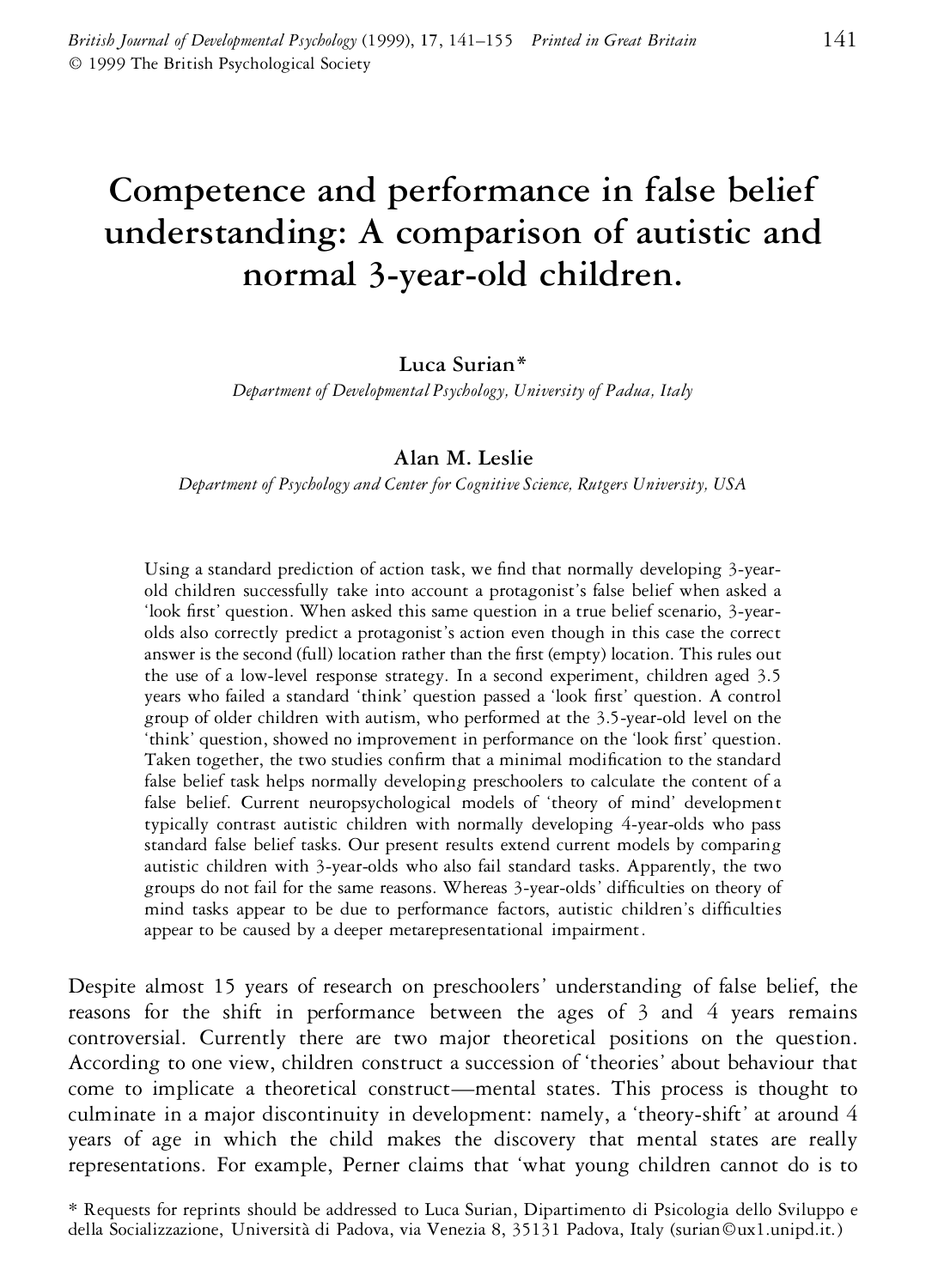represent that a proposition can be given a different truth value than the one it has (as assigned by children themselves)' (Perner, 1991, p. 243). The theory-shift view is shared by a number of different models and theoretical proposals which may differ substantially on other respects such as the relative emphasis given to specific mechanisms of change and developmental precursors (e.g. Perner, 1991; Gopnik, 1993; Wellman, 1990). The key finding for the theory-shift view is that  $3-$  (but not  $4-$ ) year-old children fail on tasks that test for the understanding of false belief.

Another major view assumes more conceptual continuity in preschool development and postulates an early emerging, domain specific, innate competence (e.g. Baron-Cohen, 1995; Fodor, 1992; Leslie, 1987; Leslie & Thaiss, 1992). For example, the early emerging abilities to pretend and to understand pretense-in-others have been explained in terms of the maturation of a specialized 'theory of mind mechanism' (ToMM). According to the theory of ToMM, an early competence is embodied in a pre-structured representational system that provides the child with a domain-specific and probably modular learning device. The existence of such a specialized learning device explains how a preschool child is able to attend to and thus learn about mental states and their causes (Leslie, 1994). For 'continuity theories' such as ToMM, the failure of 3-year-olds on false belief tasks is to be understood in terms of performance limitations of various kinds which prevent or attenuate the deployment of an inherent competence. This pinpoints one major area of disagreement between these two positions: whether the failure of 3-year-old children on false belief tasks is the result of conceptual deficit or the result of a performance squeeze.

Just as 3-year-old failure on some varieties of false belief task is a key finding for theoryshift views, so 3-year-old success on other varieties of false belief task is an important finding for continuity theories. A number of false belief task formats have now been devised in which 3-year-olds show heightened success compared with the 'standard' scenarios (e.g. Freeman & Lacohée, 1995; Mitchell & Lacohée, 1991; Roth & Leslie, 1991, 1998; Wellman & Bartsch, 1988; Zaitchik, 1991). Such findings strengthen the hypothesis, derived from learnability arguments and from evidence of early understanding of pretending and desiring, that 3-year-olds have a basic conceptual competence in regard to the concept 'believing'.

Proponents of the theory-shift view seek to explain 3-year-old false belief successes on a variety of grounds, including being the result of experimental artefacts, of the child employing *ad hoc* 'processing strategies', or of the child patching his inappropriate theory with 'auxiliary hypotheses' (e.g. Perner, 1989, 1991; Gopnik, 1993; Gopnik & Wellman, 1995). For the theory-shift view, 3-year-old's greater success on non-standard false belief tasks are false positives. In contrast, continuity theories claim that, with respect to conceptual competence, 3-year-old's failures represent false negatives. To make empirical progress on this issue, we need to be able to understand how the children's competence interacts with their available general processing resources. This interaction will in turn be affected by the variations in general problem solving demands made by different task formats. In short, we need to develop a task analysis (Leslie, 1994; Leslie & Polizzi, 1998; Roth & Leslie, 1998).

If we had a map of the cognitive architecture of the child at, say, 3 years old, we could attempt to specify precisely what the various loads placed on the processing components are in the course of cognizing a particular task. This would give us a theoretically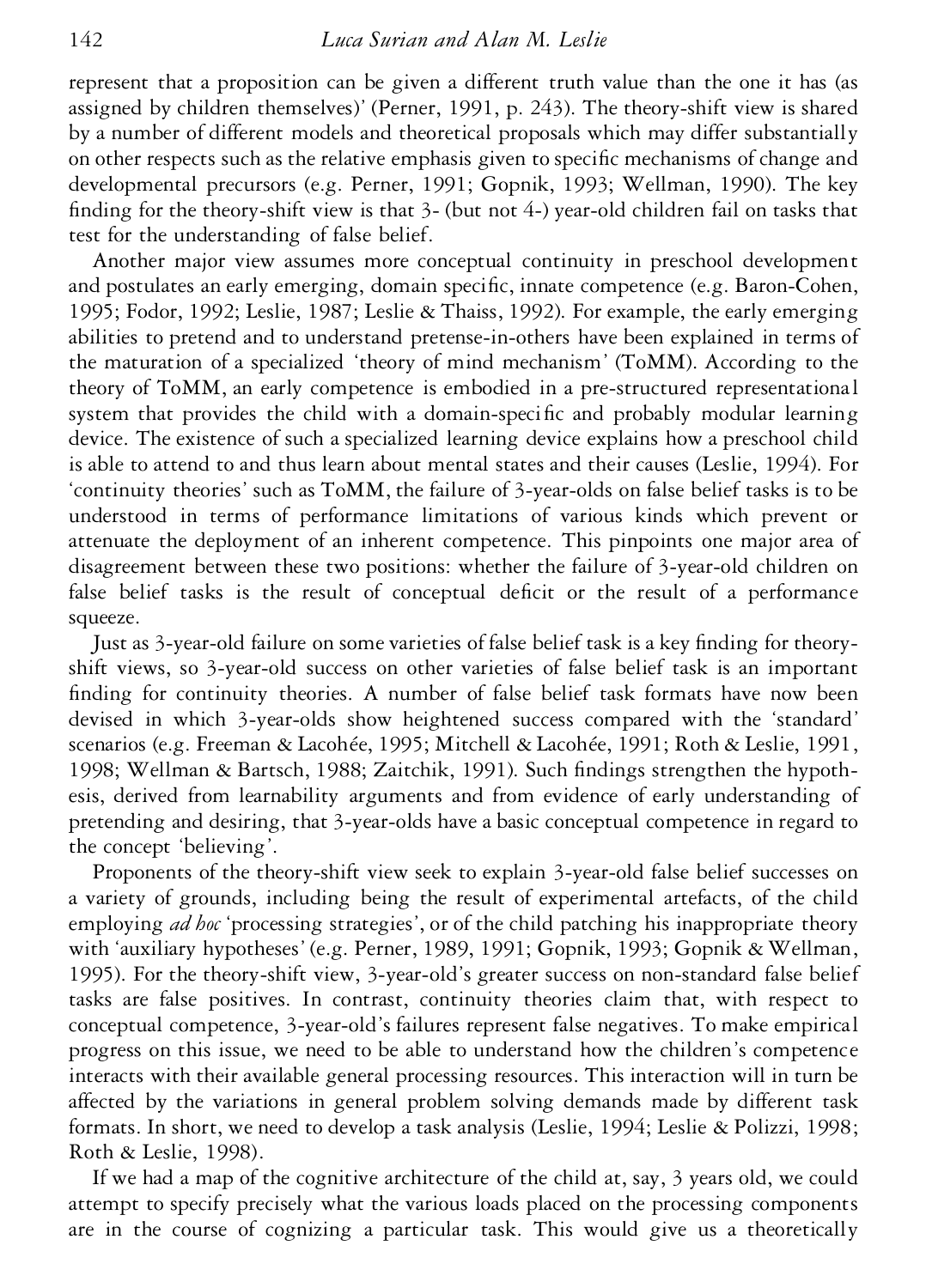motivated analysis of the general problem solving requirements of that task. We could then study a given task structure in relation to various conceptual contents. This, in turn, would lead to a deeper understanding of cognitive architecture in relation to conceptual development. Regardless of which theoretical position one wishes to defend, such theoretical models are badly needed, because, even if the child does develop and employ 'theories', the child is still required to process information.

Siegal & Beattie (1991) proposed that the failure by the 3-year-old on standard false belief tasks was related to limitations in their pragmatic skills. In essence, the 3-year-old fails to 'get the point' when the experimenter asks the crucial test questions. They found that when the prediction question, 'Where will Sally look for her marble?', was made more explicit by the inclusion of the single word 'first,' 'Where will Sally look *first* for her marble?', 3-year-olds performed significantly better. This is an interesting finding because if this minimal difference in a standard false belief task can impact on 3-year-old performance, then it supports the assumptions of continuity theories. In order to succeed in this way, 3-year-olds would have to have access to the concept 'belief'. We would of course still have to understand why 3-year-olds require this extra 'pragmatic' help and 4-year-olds do not, and we would still have to understand how processing a standard false belief task changes developmentally such that 4-year-olds do not need the word 'first' in order to succeed.

However, before concluding that children's successes with the 'look first' version of the test question are in fact true positives we need to rule out the use of *ad hoc* strategies that do not access the concept 'belief'. One possibility, for example, is that children may simply hear 'Where marble first?' and point to the first location the marble occupied. In this case, the children will be scored as correct without ever considering Sally's belief. A second possible strategy that younger children may use is more sophisticated but still does not require calculating Sally's belief. Perhaps children's attention is drawn to the idea that there will be a *first* look and therefore presumably a second or later look too. Why should there be later looks unless the first look fails? Where can Sally make a failing look? In the empty location, of course. Following this strategy, children will again point to the correct location but for the wrong reasons—they will 'pass' the task without ever considering Sally's belief.

There have been puzzling failures to replicate this finding using slightly different questioning (e.g. Clements & Perner, 1994; see Siegal, 1996 for discussion), so in our first experiment we simply wished to see if we could replicate Siegal & Beattie (1991) by using a standard Sally and Anne type task (Baron-Cohen, Leslie & Frith, 1985). Siegal & Beattie used Wellman & Bartsch's (1988) Explicit False Belief task framed in short vignettes such as the following: 'Jane wants to find her kitten. Jane's kitten is really in the playroom. Jane thinks the kitten is the kitchen.' They then asked the modied question: 'Where will she look first for her kitten?' It is important to guard against false positives in this task, and Siegal & Beattie (1991) did so in their second experiment by presenting a true belief control task such as: 'Jane wants to find her kitten. The kitten lives in two rooms: the garage and the lounge. Jane thinks her kitten is in the garage and now it really is in the garage. Where will Jane look first for her kitten?' If children interpret the 'look first' question as generically implying that they should give an answer different from the real location then they should have responded correctly to the false belief task but not to the true belief task. They instead had comparable rates of success in both tasks.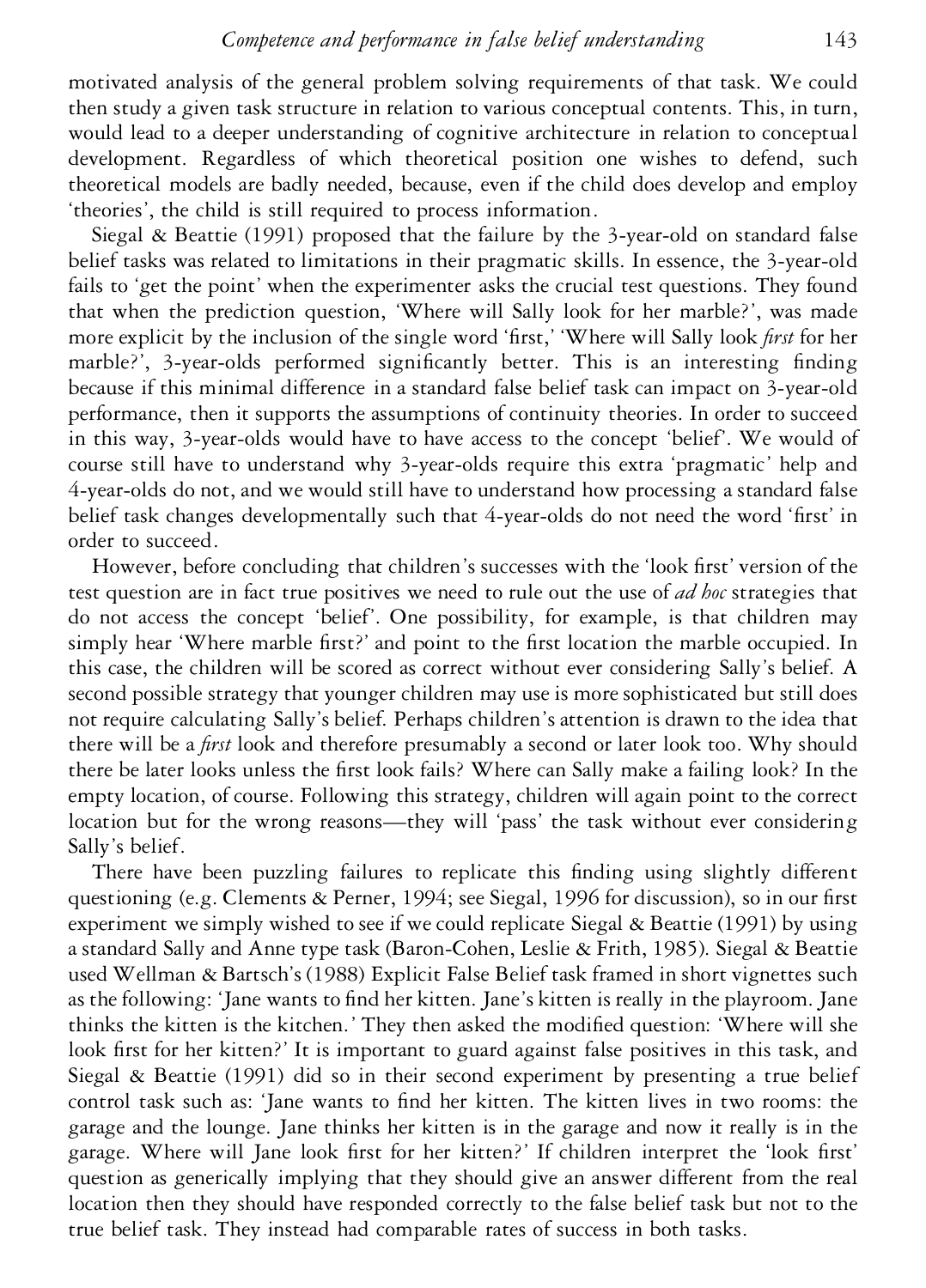In order to guard against false positives, we included a control group of children who heard a story in which Sally does not leave before Anne changes the location of the object but instead remains and watches throughout and then leaves. So now Sally has a true belief regarding the location of the object. If children follow the strategy of answering where the object was first, they will indicate the empty location in both conditions, a response which is correct in the false belief version but wrong in the true belief version. Likewise, if children follow the strategy of answering where a look will fail, they will indicate the empty location in both conditions, again a response which is correct in the false belief version but wrong in the true belief version. The pattern of responding on the true belief version then can give us an estimate of the rate of false positive responding in the false belief version. We also included two groups of children who were tested under similar conditions on the same false belief and true belief tasks, minus the crucial word 'first'. These groups allowed us to compare performance of similar aged children on both tasks in standard form.

To summarize, in Expt 1 we manipulated both the type of instructions (look first test question versus standard test question) and the agent's exposure to the critical change in location of the desired object (see condition vs. not see condition). The first manipulation was aimed at checking for false negatives in the responses to a standard false belief test question. The second manipulation allowed us to check for false positives in children's correct responses to the look first question.

## **EXPERIMENT 1**

## **Method**

#### *Subjects*

Seventy 3-year-olds participated (mean age, 3 years 9 months; range, 3 years 5 months to 4 years 0 months). They attended nursery schools serving working- and middle-class communities in northern London. They were tested individually in a quiet room of their school and randomly assigned to one of four conditions. In the 'see' condition we tested 18 children on the standard question (mean age, 3 year 10 months) and 14 children on the look first question (mean age, 3 years 9 months); in the not see condition we examined 20 subjects on the standard question (mean age,  $3$  years 9 months) and 18 on the look first question (mean age, 3 years 10 months). The mean ages in the four groups were similar  $(F(3,66))$  $(1.0)$ .

#### *Procedure*

The standard 'Sally/Anne story' introduced by Baron-Cohen, Leslie & Frith (1985) was used as the false belief task in this experiment. In the original version, Sally places her marble in her basket and then she leaves the scene. Anne transfers the marble from the basket to a box. At this point the story differed slightly for children assigned to the see condition and those assigned to the not see condition.

About one-half of the children  $(N = 38)$  received the story in the original version (not see condition) and the remaining children received the story in the control version (see condition), identical to the previous one except for the fact that Sally witnessed the change in location of the marble before leaving the scene. The child was finally asked where Sally will look for her marble on her return. The question was either in the standard form: 'Where will Sally look for her marble?', or in the explicit form: 'Where will Sally look *first* for her marble?'. In each condition, about one-half of the children were asked the look first question (*N* = 36) and the others were asked the standard question.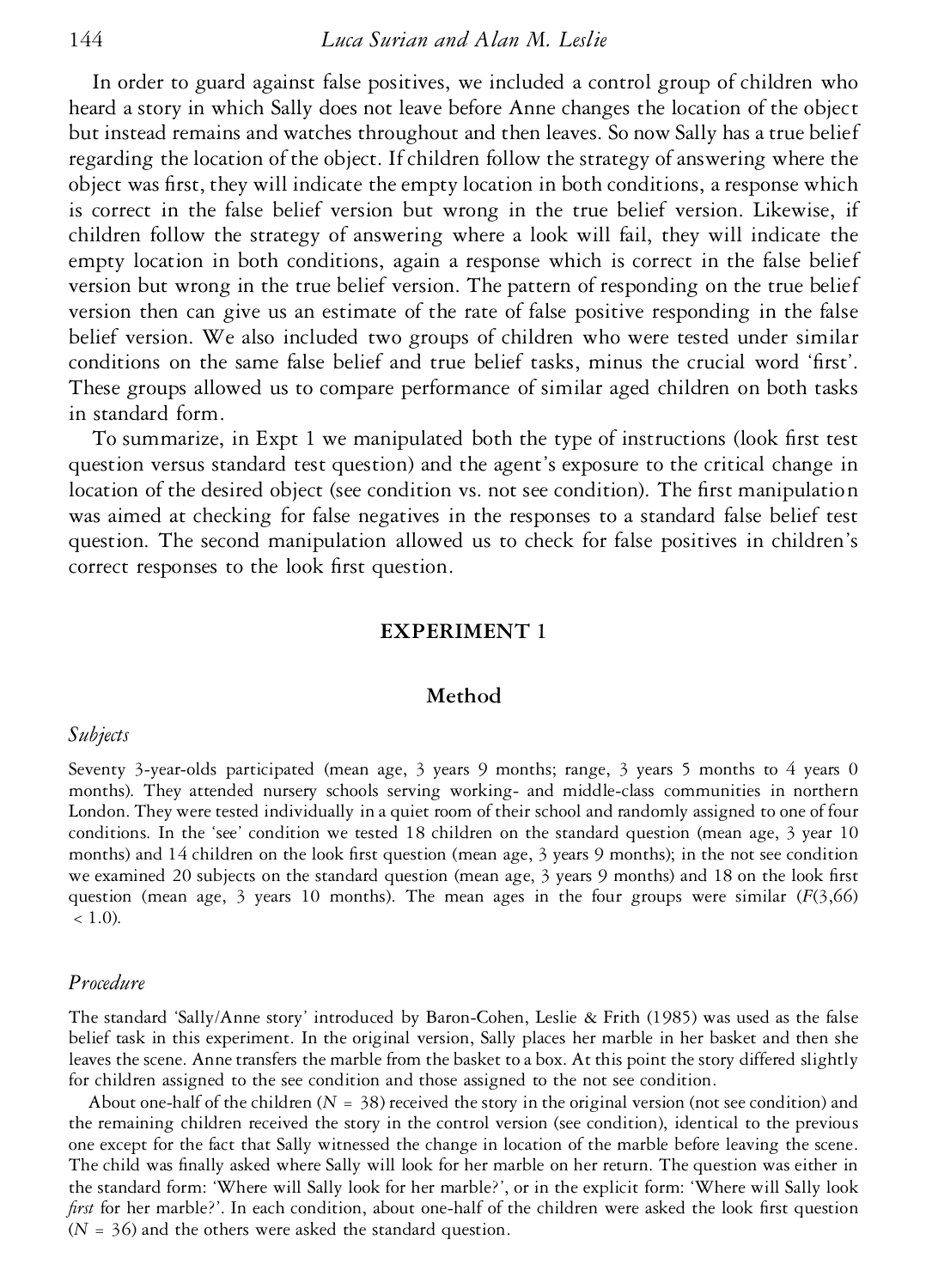# **Results**

All children tested completed the task and their answers were included in the analyses. In the not see (i.e. false belief) condition 15 out of 18 children  $(83%)$  passed the look first question, but only 6 out of 20 (30%) passed the standard question (Upton's  $\chi^2$  $= 10.61, p < .01$ , two-tailed). By contrast, in the see condition, 15 children out of 18 (83%) passed the look first question and 14 out of 14 (100%) passed the standard test question (Fisher exact, n.s.). Thus, whereas results in the see (i.e. true belief) condition showed similar rates of success following the two types of questions, in the not see (false belief) condition the results showed a significantly higher success rate with the look first question compared to the standard think question.



Figure 1. When asked to predict where the protagonist will look *first*, 3-year-old children respond differently depending upon whether the protagonist's belief is true or false. Only in the case of the false belief, do children indicate the first and now empty location, ruling out low-level strategic responding.

When looked at *by response*, instead of pass/fail, most subjects pointed to the empty location when asked a look first question in the false belief condition. In the true belief condition, most subjects pointed to the full location (Upton's  $\chi^2$  = 15.56,  $p < .002$ , twotailed). This is shown graphically in Fig. 1.

## **Discussion**

The rates of success found in the present study replicate the results reported by Siegal  $\&$ Beattie (1991). In their Expt 1, which included only a false belief task, they reported 71% correct responses with the look first question and only  $30\%$  correct responses with the standard question. In their Expt 2, which compared a false belief task with a true belief task, correct performance was as follows: in the false belief task, 83% with the look first question, and  $41\%$  with the standard question; in the true belief task,  $83\%$  with the look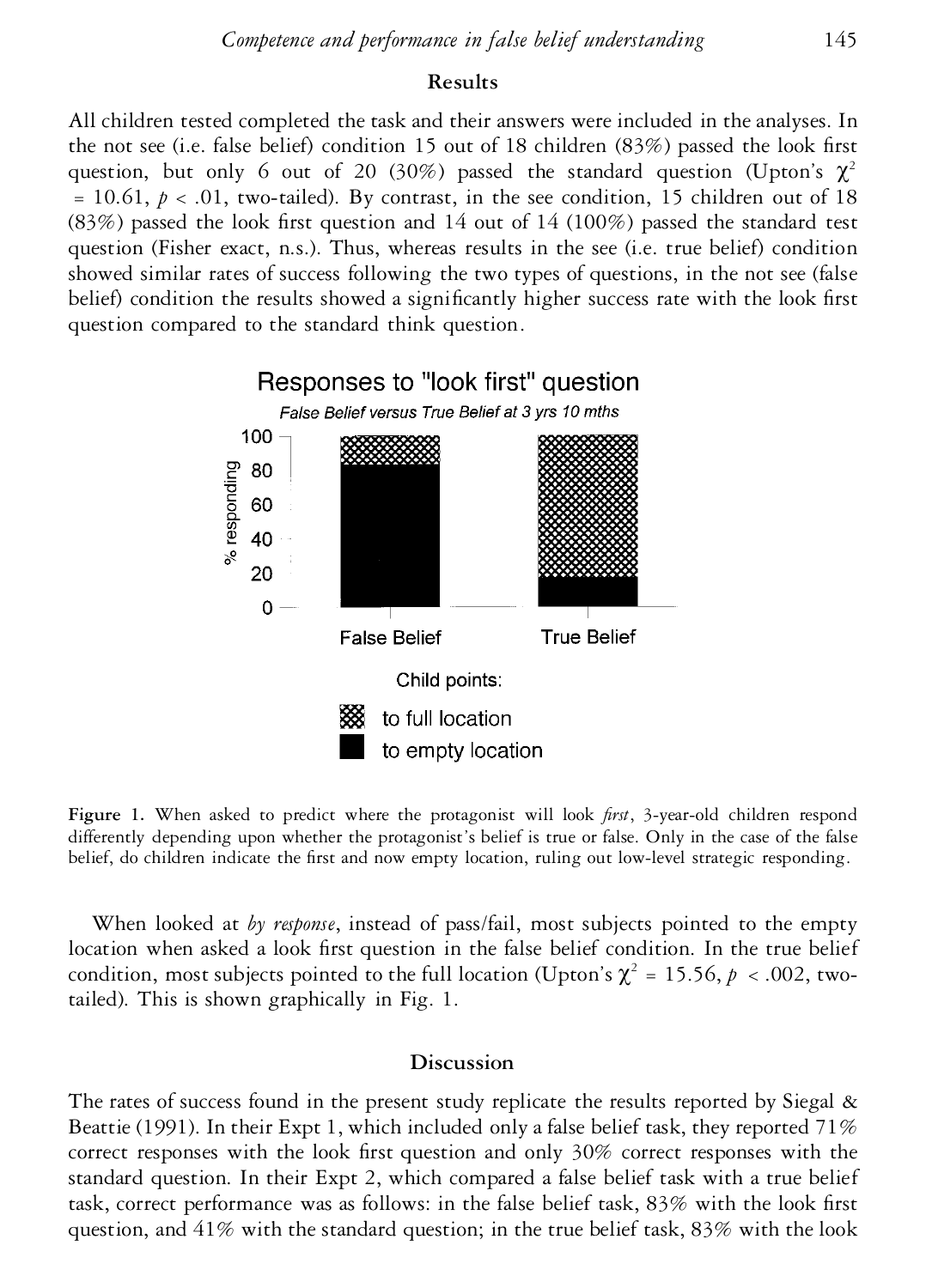first question and  $92\%$  with the standard question (for a replication see Siegal & Peterson, 1994).

It is unlikely that by asking a look first question we pushed our subjects into an *ad hoc* response strategy which did not consult the protagonist's belief. We found virtually opposite responses depending upon whether the protagonist had seen the switching of the object's location or not. The child's response to the look first question was sensitive to the belief status of the protagonist.

In Expt 1 we examined children only toward the end of their third year. Although only 30% of these children passed our standard task, it is possible that these children were on the cusp of passing and that the look first question will only help children who are on the cusp. In Expt 2 therefore we studied a group of younger children. We also incorporated two further design changes to which we now turn.

Because of the possibility of perseveration effects with young children (see, for example, Freeman, Lewis & Doherty, 1991; Expt 1), it is unwise to give to the same child both the explicit and the implicit versions of the action prediction question. Yet it would be ideal to test the benefits of a look first question using a within-subjects design, so that we could be sure that a given individual both fails the standard question and passes the look first question. To achieve this end, we adopted the following method. We presented a standard Sally and Anne task using the 'think' question (Where does Sally *think* the object is?). Following the think question, we asked the reality and memory control questions. Finally, we asked the look first prediction question. At the time that we ask the think question, the task is entirely standard. We are then able to change the nature of the task by asking a look first question right at the end. We interpose the two control questions to avoid or reduce the possibility of perseverative responding or hostile questioning. This allows us to compare a standard and a look first task using a within-subjects design.

The second design change made was to investigate the performance of a group of autistic children. Following Baron-Cohen *et al.* (1985), numerous studies have demonstrated a selective 'theory of mind' impairment in children with autism relative to other clinical groups matched for general intellectual ability and relative to normally developing 4-year-olds (for reviews see Baron-Cohen, 1995, Happé, 1995*a*, and Leslie & Roth, 1993). These results have been used as support for theories that postulate specialized neurocognitive machinery for 'theory of mind' abilities.

In Expt 2, we have two specific aims in studying autistic children. First, it allows us to examine further the question of false positives on look first tasks. Any *ad hoc* strategies available to normally developing 3-year-olds should also be available to older autistic children. Therefore, if non-belief calculation strategies underlie 3-year-olds' success on look first tasks, then autistic children should also achieve success by the same means. Secondly and more importantly, the majority of both 3-year-olds and children with autism fail standard false belief tasks. But do they fail for the same reasons? To date there is but a single published study (Roth & Leslie, 1991) suggesting that autistic children are also impaired on understanding of false belief when compared with 3-year-olds. The comparison of normal 3-year-olds and children with autism on look first false belief tasks is of great theoretical interest and impacts on both our understanding of normal development and our success in identifying the core psychological deficits in autism.

If children with autism and normal 3-year-olds fail standard false belief tasks for similar reasons, then we should expect facilitation in both groups when they are given the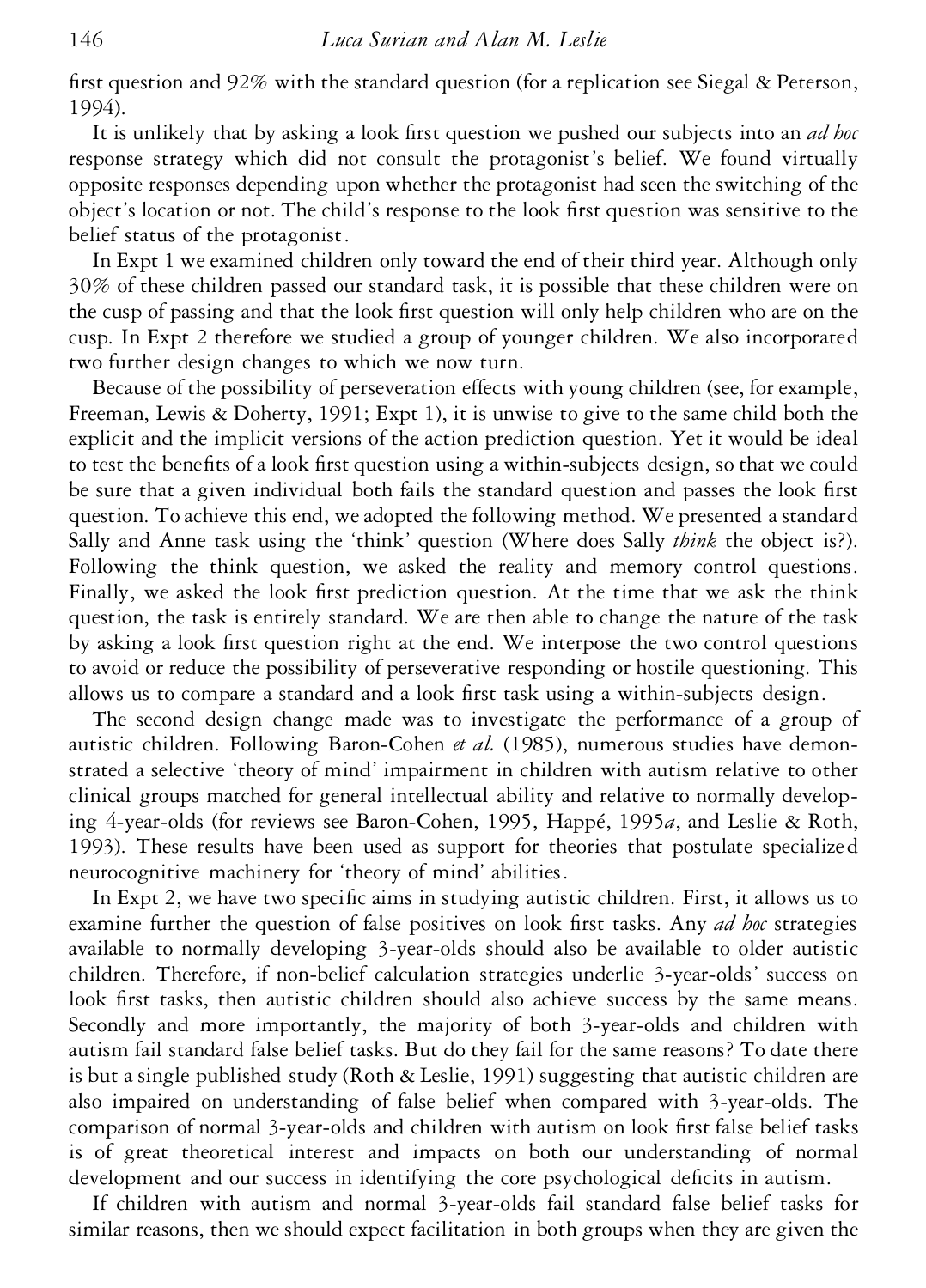look first question. Alternatively, if, as claimed by the metarepresentational theory (Baron-Cohen *et al.*, 1985; Leslie, 1987), children with autism have a conceptual impairment while normal 3-year-olds do not, then, unlike the 3-year-olds, the autistic children will *not* benefit from the look first question.

The comparison of normal 3-year-old children and children with autism addresses the issue of the cognitive mechanisms underlying both successes and failures in theory of mind tasks. We compared the performance of children with autism on the false belief look first question with (a) their own performance on the standard think question and (b) with normally developing 3-year-olds' performance on think and look first questions. If the look first effect is artifactual, increased success should be found in both groups of children. Alternatively, if success reflects availability of the concept belief, then young normal children will show a benefit while older autistic children will not. We can thus test the claim that, although children with autism and 3-year-olds both fail standard false belief tasks, they do so for different reasons.

## **EXPERIMENT 2**

## **Method**

#### *Participants*

Forty normally developing 3.5-year-olds participated. An additional seven normally developing children were rejected for failing to answer control questions correctly. Twenty-one children and adolescents who attended special schools for autistic disorder were also tested and who, according to medical records, had received a diagnosis of autism from a qualified clinician according to standard DSM-IIIR criteria (American Psychiatric Association, 1987; Rutter, 1978). The current status of the autistic children was confirmed informally with their teachers using a checklist derived from DSM-IIIR. These children would also have met DSM-IV (American Psychiatric Association, 1994) criteria for autism. The level of intellectual functioning of the autistic subjects was assessed by the British Picture Vocabulary Test (BPVT). Three of the autistic children had age equivalence scores between 3 : 8 and 4 : 0, the rest had verbal mental ages of 4 : 0 or above. All of the autistic children completed the study and passed controlled questions. Table 1 shows the background variables of subjects.

|  | Table 1. Participants' background variables |  |  |
|--|---------------------------------------------|--|--|
|--|---------------------------------------------|--|--|

|                     | Chronological age<br>(years:months) | Verbal Mental Age<br>(BPVS) |
|---------------------|-------------------------------------|-----------------------------|
| Normal $(N = 40)$   | Mean $3:4$<br>Range 3:0–3:8         |                             |
| Autistic $(N = 21)$ | Mean 13:8<br>Range 7:10-18:7        | 7:4<br>$3:8-18:11$          |

# *Procedure*

Children were tested individually in a quiet room of their school. We used the false belief story previously used with autistic subjects by Leslie & Thaiss (1992; Expt 1) but modified by the addition of a look first question. The child is shown a male doll, Billy, a ball and three pieces of toy furniture: a bed, a dressing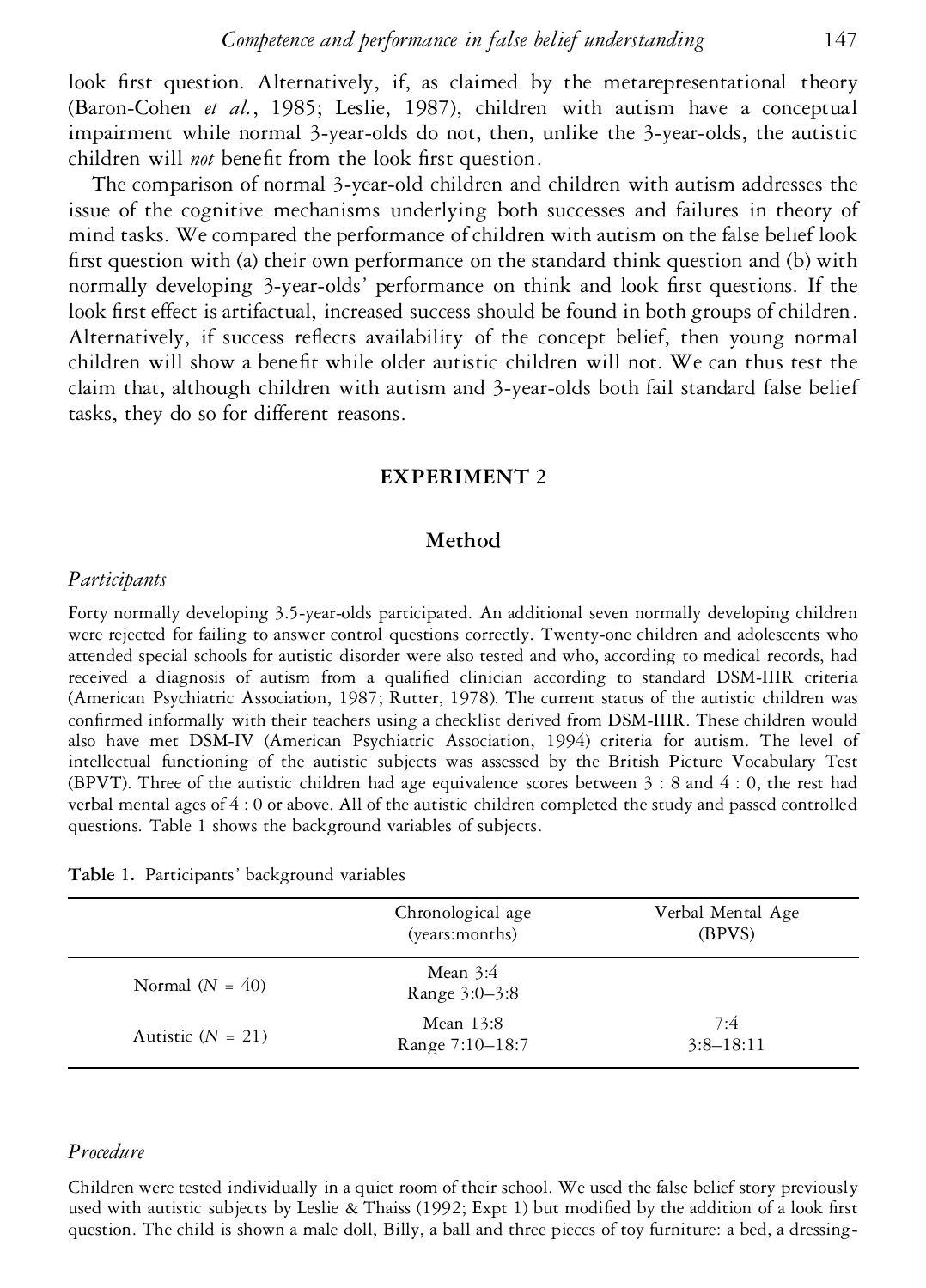table and a toy-box. The child is told that Billy has a ball, which he puts on the dressing-table. Billy then goes downstairs for breakfast. While Billy is away his mother comes into the room, picks up the ball and puts it in the toy-box. The child was then asked a series of questions in fixed order:

| <i>Know</i> question:    | 'Does Billy know where the ball is?'                                                   |  |  |
|--------------------------|----------------------------------------------------------------------------------------|--|--|
| <i>Think</i> question:   | 'Where does Billy think the ball is?'                                                  |  |  |
| Memory question:         | 'Where did Billy put the ball in the beginning?'                                       |  |  |
| <i>Reality</i> question: | 'Where is the ball now?'                                                               |  |  |
| Look first question:     | 'When he comes back, where is the <i>first</i> place Billy will look for his<br>ball?' |  |  |

## **Results**

The pattern of results in normal children follows the pattern found in Expt 1. Thirteen children out of 40 (32.5%) passed the standard think question, whereas 23 (57.5%) passed the look first question. McNemar's change test revealed that normal children were significantly more likely to pass the look first question while failing the standard think question than the reverse (Binomial,  $p = .006$ , one-tailed) (see Table 2). The results for the autistic children on the standard think question were highly similar to the results for normally developing children around 3 years 4 months of age. Despite this, their results on look first were strikingly different. Eight out of 21 autistic children (38%) passed the standard think question and only six  $(28.6%)$  passed the look first question; no child with autism passed the look first question and failed the think question. Unlike young normal children, children with autism did not find look first easier than think. On the think question, autistic children performed like the young 3-year-olds (Upton's  $\chi^2 = 0.19$ , n.s.), whereas on the look first question, autistic performance was significantly poorer (Upton's  $\chi^2 = 4.55$ ,  $p = .017$ , one-tailed).

| Group                                     | look first   | Pass think and Pass only think Pass only look Fail think and | first         | look first |
|-------------------------------------------|--------------|--------------------------------------------------------------|---------------|------------|
| Normal young<br>3-year-olds<br>$(N = 40)$ | 11 $(27.5%)$ | $2(5.0\%)*$                                                  | $12(30.0\%)*$ | 15(37.5%)  |
| Autistic children<br>$(N = 21)$           | 6(28.6%)     | $2(9.5\%)$                                                   | $\theta$      | 13 (61.9%) |

**Table 2.** Performance on standard think question versus look first question in Expt 2

<sup>*a*</sup> McNemar Binomial,  $N = 14$ ,  $x = 2$ ,  $p = .006$ , one-tailed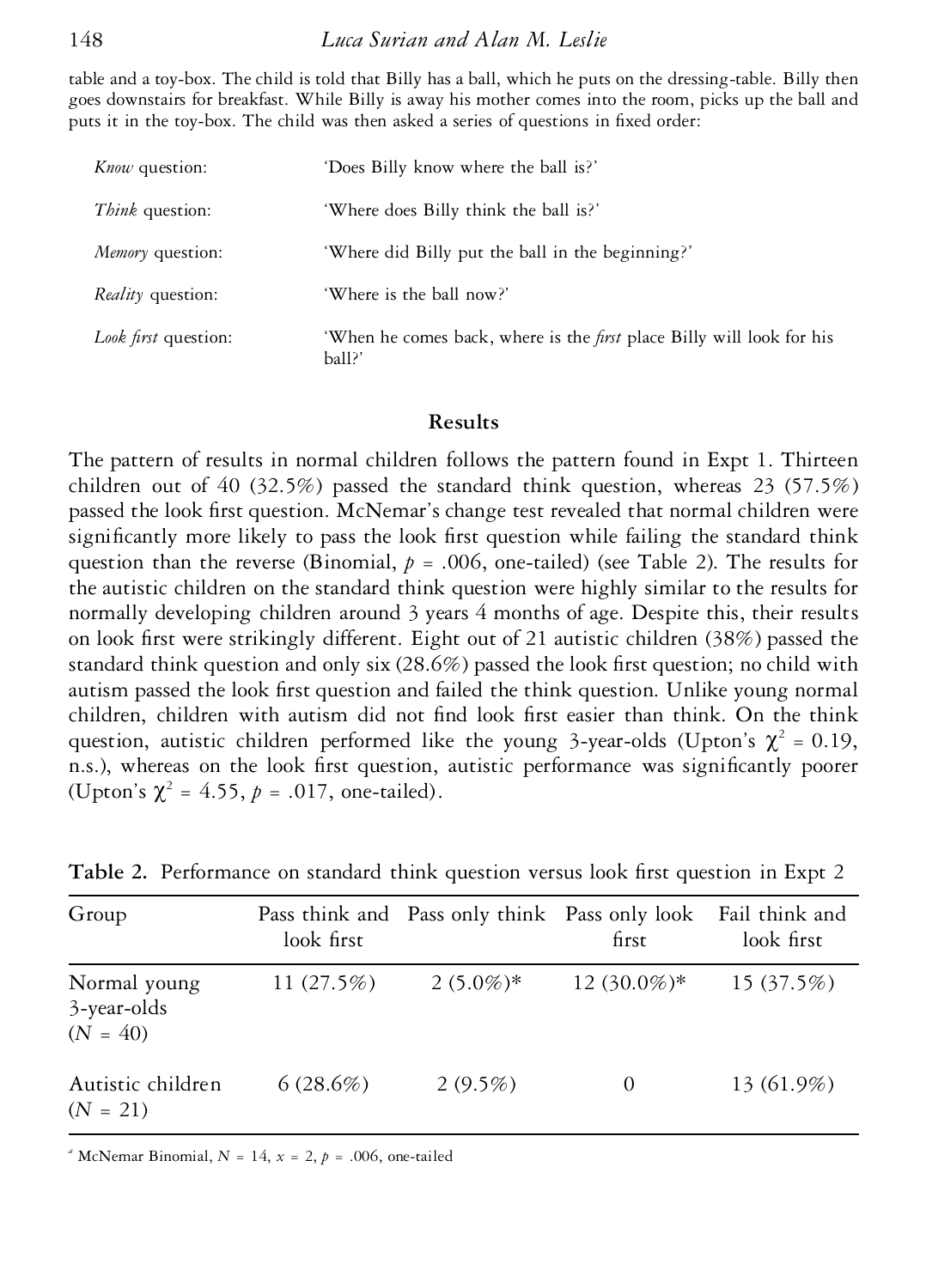Twenty-two normal children (55%) passed the know question; 11 of them passed the know question and failed the think question whereas only 2 showed the reversed pattern. Thus, the know question proved easier than the standard think question (McNemar Binomial,  $p = .011$ , one-tailed). Considering only children who passed the know question, we found that eight of them passed the look first question but failed the think question and one showed the reversed pattern (McNemar Binomial,  $p = .02$ , one-tailed). Thus, the greater difficulty of the standard think question compared with the look first question remained even when only children that responded correctly to the know question were considered. Among the autistic subjects,  $11$  (52%) passed the know question, a similar result to Leslie & Frith (1988). Of these know passers, eight passed think and six passed look first; two autistic children passed think only, none showed the opposite pattern (n.s.). There was no evidence among know-passing autistic subjects that look first was easier than think.

# **Discussion**

Normally developing subjects changed their answers from the think to the look first questions. It is unlikely that this was due simply to repeated questioning. First, the forms of the questions were different. Secondly, the children all passed two interposed control questions that required different answers. Thirdly, in a recent study, task order effects were examined in children performing both a standard appearance/reality task and the 'trick' task, a facilitated false belief task framed as a deceptive game (Rice, Koinis, Sullivan, Tager-Flusberg & Winner, 1997). Rice *et al.* reported a task order effect impacting the standard task, such that children gave more correct responses to the standard task when it was performed after the trick task. By contrast, there was no impact on the trick task when the standard task was given first. This result suggests that performing correctly in a simplied task can improve subsequent performance on a standard task, but performing a standard task has no significant subsequent effect on a simplified task.

Our autistic subjects' performance on understanding know and think was similar to that of our young 3-year-olds. Despite this, they showed a different pattern in their responses to look first. Whereas the look first question helped the normally developing children, it had no impact on the autistic subjects. This suggests that normally developing 3-year-olds and older autistic children fail false belief tasks for different reasons.

#### **GENERAL DISCUSSION**

In two experiments, we found that asking a look first question heightened the success rate of children who were otherwise too young to pass a standard false belief task. We controlled for possible false positives in two ways. First, we employed a control task in which the protagonist has full knowledge of the location of the object. The children show that they are sensitive to the epistemic status of the protagonist by responding differently to the look first question when the protagonist's belief is true than they do when the protagonist's belief is false. Secondly, we tested a group of children with autism. The children with autism failed to benefit from the look first question, suggesting that when autistic children fail false belief tasks they do so for different reasons from normally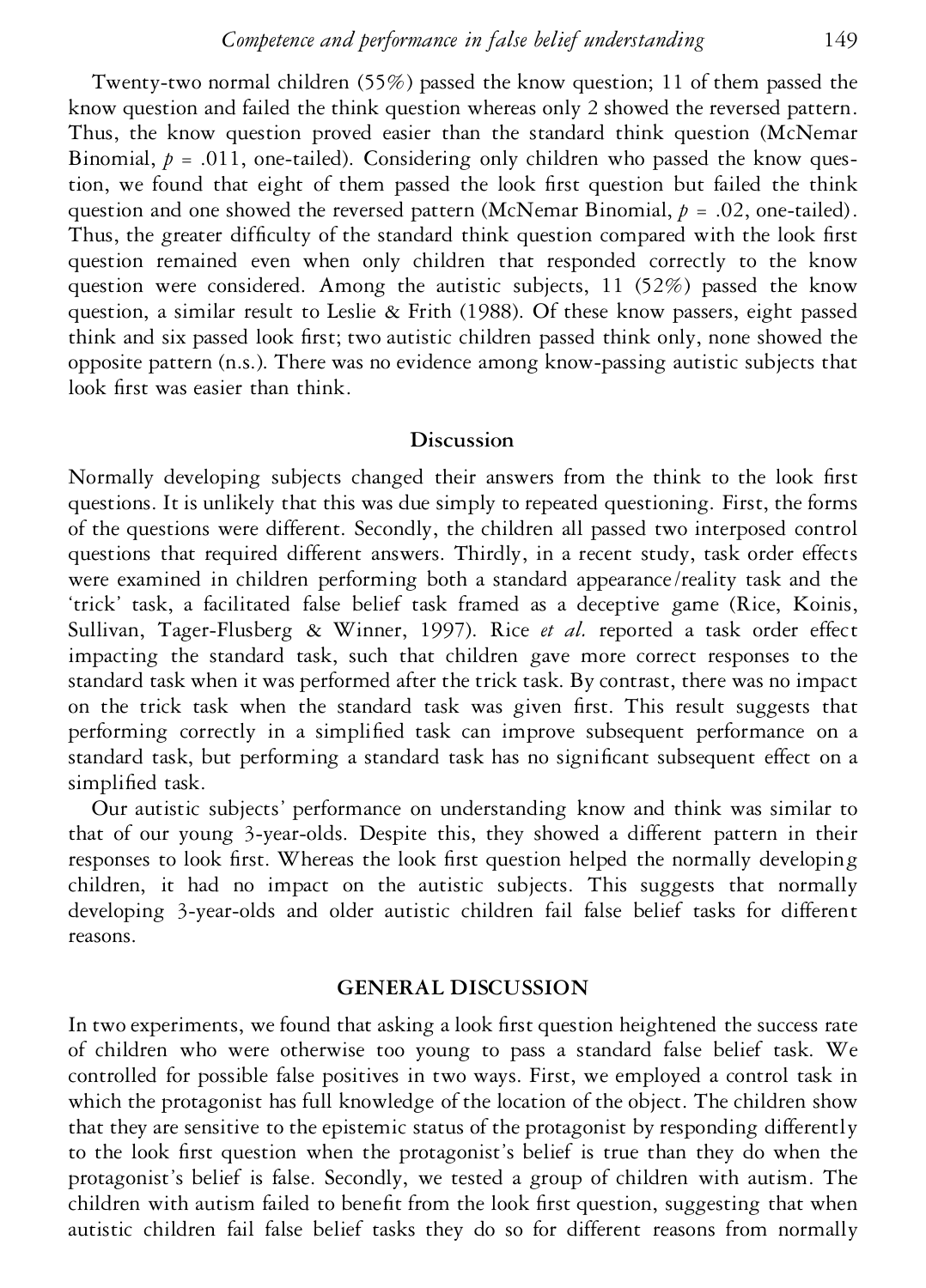developing 3-year-olds. Taken together, our results support the idea that the look first modification results in a task which better measures genuine false belief competence in normally developing 3-year-olds than does the standard task.

There are a large number of studies which have demonstrated a specific 'theory of mind' impairment in childhood autism when compared to normally developing 4-year-olds. An important theoretical question which has hitherto hardly been addressed is whether or not autistic children are impaired relative to 3-year-olds (Leslie & Roth, 1993). The question arises because, of course, normally developing 3-year-olds and older children with autism both fail standard 'theory of mind' tasks. Do they fail for the same underlying reasons? The answer to this question has implications for understanding both the neuropsychology of autism and the neuropsychology of normal 'theory of mind' development. Until recently, there has been only a single published study which has addressed this question, namely, Roth & Leslie (1991) who found striking differences between the performance of 3-year-olds and older autistic subjects on a modied false belief task. Roth & Leslie (1998) have recently presented data showing further differences between 3-year-olds and autistic subjects on 'theory of mind' tasks. Our present results extend these findings and suggest that, despite many similarities with young preschoolers on 'theory of mind' performance, nevertheless important differences in 'theory of mind' abilities exist between autistic children and normally developing children of *any* age.

# *Three-year-old competence: Fact or fiction?*

There is, at present, one published failure to find higher success on the look first question as compared to the standard question (Clements & Perner, 1994). The procedure in that study differed in a number of important aspects from Siegal & Beattie's study. Children were told a story featuring a mouse that, because of lack of exposure to a critical event, was holding a false belief about the location of a piece of cheese. Then they were given an anticipation prompt ('I wonder where he's going to look?') followed by the action prediction question in either the standard form ('Which box will he open?') or the look first form ('Which box will he open first?'). They found no significant difference in the success rates: 36% and 32%, respectively.

Clements & Perner (1994) pointed out that while Siegal & Beattie (1991) used an explicit false belief task (Wellman & Bartsch, 1988), in which the child was explicitly informed about the false belief of the agent, they used an inferred false belief task, consisting of a story about events that lead the protagonist to hold a false belief. In the latter case, according to Clements & Perner, the child is given a less demanding task because he is presented with information concerning how the mental state of the character came about. By contrast, in the explicit false belief task, no justification was given for the protagonist's confused state. They argued that children can benefit from the look first question only in the explicit false belief tasks because then the look first question helps them to construct the experimenter's interpretation of the vignettes. In our Expt 1, however, we used an inferred false belief task and found a significant improvement with the look first question. Our results therefore cast doubt on the explanation proposed by Clements & Perner.

An alternative explanation for Clements  $\&$  Perner's failure to replicate the 'look first effect' is that their procedure included repeated questioning with very similar questions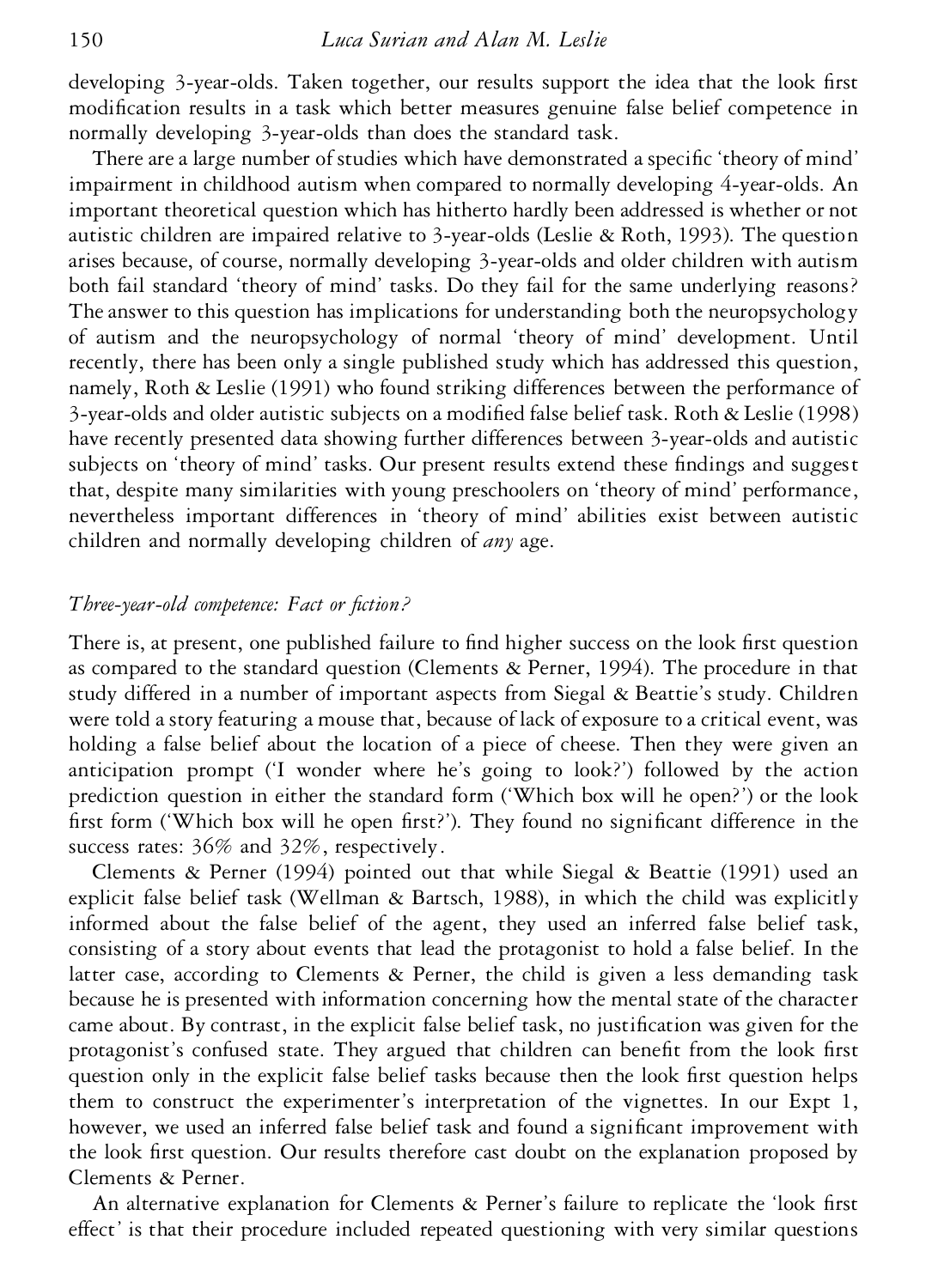(Siegal, 1996). The child was presented first with an anticipation prompt (T wonder where he's going to look?'), and then with an action prediction question ('Where will she look first?'). This sequence of questions may suggest that the answer to the second question should be different from the answer given to the first question. Given that 3-year-olds' reactions to the first question (as revealed by the direction of their gazes) were predominantly correct, they may have been induced to give a different, and thus incorrect answer to the second question. However, the experimental design did not vary question order and therefore we cannot empirically evaluate this possibility.

The results of Expt 1 provide further evidence that the look first effect is not artifactual and that the correct answers to the look first question are likely to be true positives. Such results agree with those of a number of previous studies showing that 3-year-olds' competence on mental states concepts are underestimated by standard false belief tasks (Appleton & Reddy, 1996; Freeman, Lewis & Doherty, 1991; Freeman & Lacohée, 1995; Lewis, 1994; Mitchell & Lacohée, 1991; Roth & Leslie, 1991, 1998; Saltmarsh, Mitchell & Robinson, 1995; Sullivan & Winner, 1991; Zaitchik, 1991).

Freeman *et al.* (1991) found that most 3-year-olds pass a false belief test when this is framed in a familiar hide-and-seek script. Lewis (1994) showed that most 3-year-olds pass a false belief task provided that the story is told to them twice before asking the test question. A related facilitation was also reported by Appleton & Reddy (1996) who reported that talking through some videotapes showing false belief tasks helped 3-year olds to achieve success in theory of mind tasks. Mitchell & Lacohée (1991) demonstrated the signicant effect of giving young children a concrete representation (a picture) of the content of past situations that were critical to calculate false beliefs in the test question.

High success rates in 3-year-olds have also been obtained by framing the false belief tasks in deceptive games (e.g. Sullivan & Winner, 1993; Chandler & Hala, 1994; but see Sodian, 1994 for a critical perspective). Most 3-year-olds succeed also on tasks strictly related to false belief tasks, such as appearance reality tasks, when they are presented as deceptive games (Rice *et al.*, 1997) and correctly distinguish lies from mistakes (Siegal & Peterson, 1996). Roth & Leslie (1991) showed that, unlike children with autism, 3-year olds readily attributed false beliefs to participants in a deceptive conversation (see also Zaitchik, 1991). Roth & Leslie (1998) show further differences between normally developing 3-year-olds and autistic children, with the 3-year-olds showing both greater and qualitatively different competence on modified false belief tasks.

Our results join a growing body of evidence that 3-year-olds in fact possess the concept 'belief', though the restricted circumstances under which they can successfully demonstrate their competence shows the fragility of their use of this concept, a fragility that most certainly requires explanation. With regard to the present results, it is hard to see why the concept of 'prelief', as described by Perner (1995), should be sensitive to the epistemic status of the protagonist, and if it be insisted that it is, then belief and prelief appear to be a distinction without a difference.

## *Why are 3-year-olds and children with autism limited in different ways?*

Ascribing 3-year-olds' difculties in theory of mind tasks to limitations in conversational skills is theoretically important because it is in contrast with a prediction derived from the 'theory-shift' view, namely, that the concept belief can only become available to the child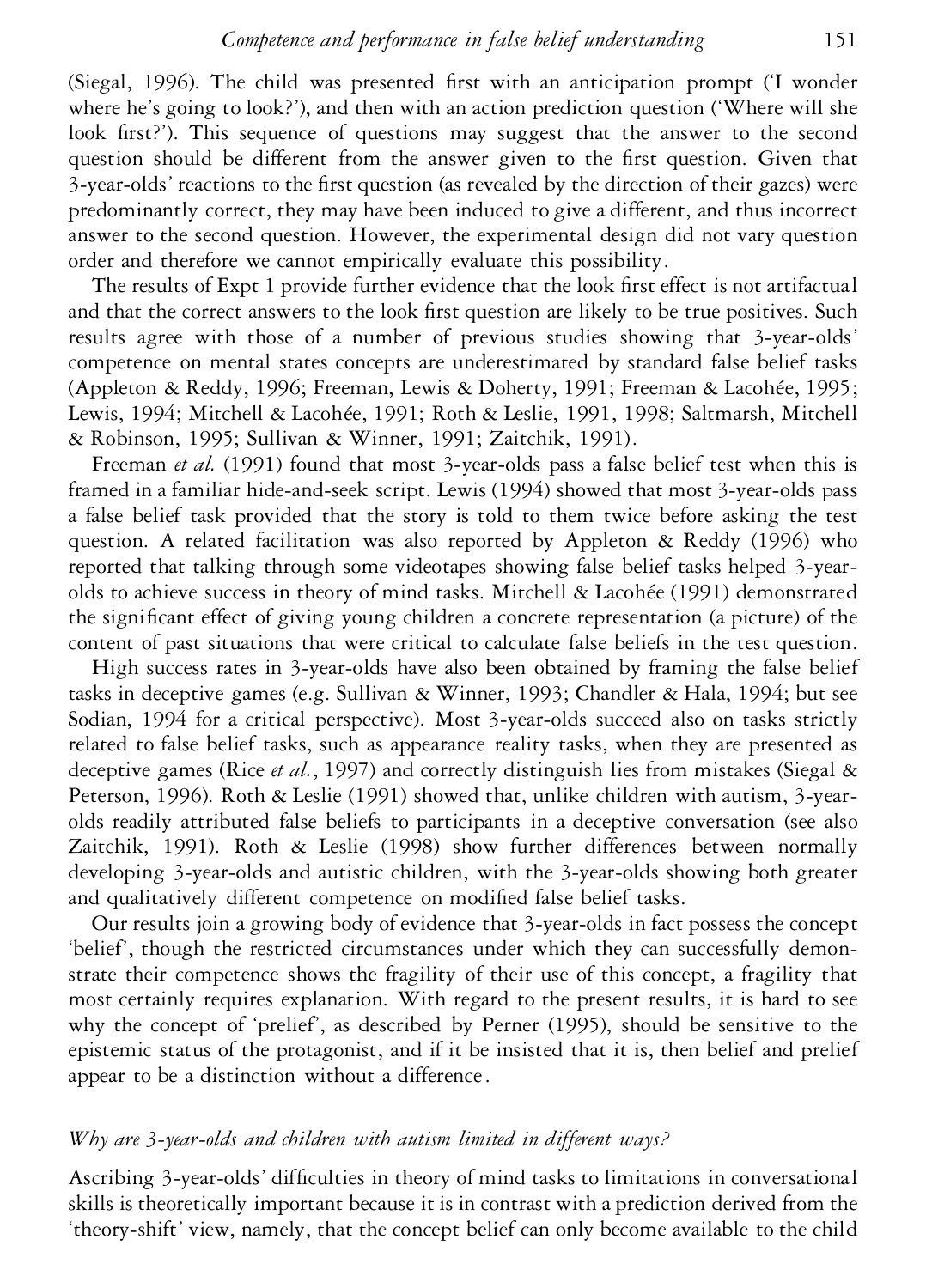via his construction of the 'representational theory' of belief.<sup>1</sup> However, it does not provide us with an account of the cognitive mechanisms that underlie the child's behaviour, and therefore it is not a sufficient psychological explanation. What are the cognitive processes underlying conversational skills? What develops when conversational skills develop? Pointing out a limitation in conversational skills leaves unspecified which cognitive processes or representational competencies are the source of children's limitations. There are important benets from trying to provide a more explicit cognitive account of limitations in communicative skills (Surian, 1995; Surian, Baron-Cohen & Van der Lely, 1996). For example, suppose that a significant source of pragmatic difficulties is the effective deployment of attentional or executive function resources. If this is the case, then it makes little sense to pit an attention or executive function deficit hypothesis against a pragmatic deficit hypothesis.

Ozonoff, Pennington and Rogers (1991) reported an association between executive functions deficits and theory of mind performance in children with autism, which can suggest that impairment of one skill may be secondary to impairment of an other. To say that the deficit in mental state attribution is not functionally primary, but is secondary to a deficit in executive functions implies that performance factors rather than limitations on metarepresentational competence are responsible for failures on theory of mind tests (Hughes & Russell, 1993). The present study suggests that this may be the case for the failure of normal 3-year-olds, but not for children with autism (Leslie & Roth, 1993; Leslie & Thaiss, 1992).

Consistent with the present study are the findings of Prior, Dahlstrom & Squires (1990) who presented children with autism with two action prediction tasks (the 'Sally/Anne task' and an equivalent task with people rather than dolls) and an unexpected content false belief task similar to the familiar 'smarties task'. In the action prediction task, children were asked the look first question, whereas in the unexpected content task, they were asked a standard false belief question about what another person will think there is in the box. Children with autism performed somewhat better than is usually reported in the literature in all tasks (about 50% of them gave correct answers), probably due to sampling effects (see Happé, 1995*b*). Note however that, as in the present study, no advantage was found for performance on the look first question as compared with the standard questions. Unlike normal 3-year-olds (and brain damaged patients, see Siegal, Carrington & Radel, 1996), the performance of children with autism in theory of mind tasks is not improved by using explicit test questions.

Our results support a two-factor model, such as the ToMM-SP model (Leslie, 1994; Leslie & Polizzi, 1998; Leslie & Roth, 1993; Leslie & Thaiss, 1992; Roth & Leslie, 1998; see also Saltmarsh, Mitchell & Robinson, 1995, and Carlson, Moses, & Hix, 1998, for related ideas). In this model, one set of mechanisms (ToMM) is primarily responsible for the conceptual competence that is specific to theory of mind, namely, the attitude concepts, while another set of mechanisms (the selection processor) provides the processing resources required for solving tasks with the particular problem structure found in

<sup>&</sup>lt;sup>1</sup> For this reason, we find it hard to reconcile the view of Clements & Perner (1994) that children around the third birthday have an 'implicit' concept of belief with Perner's (1991, 1995) view that belief can *only* be understood by grasping an explicit representational theory of mind. The Clements & Perner finding suggests, in line with the assumptions of the ToMM model, that such theorizing on the part of the child is not in fact necessary for concept possession.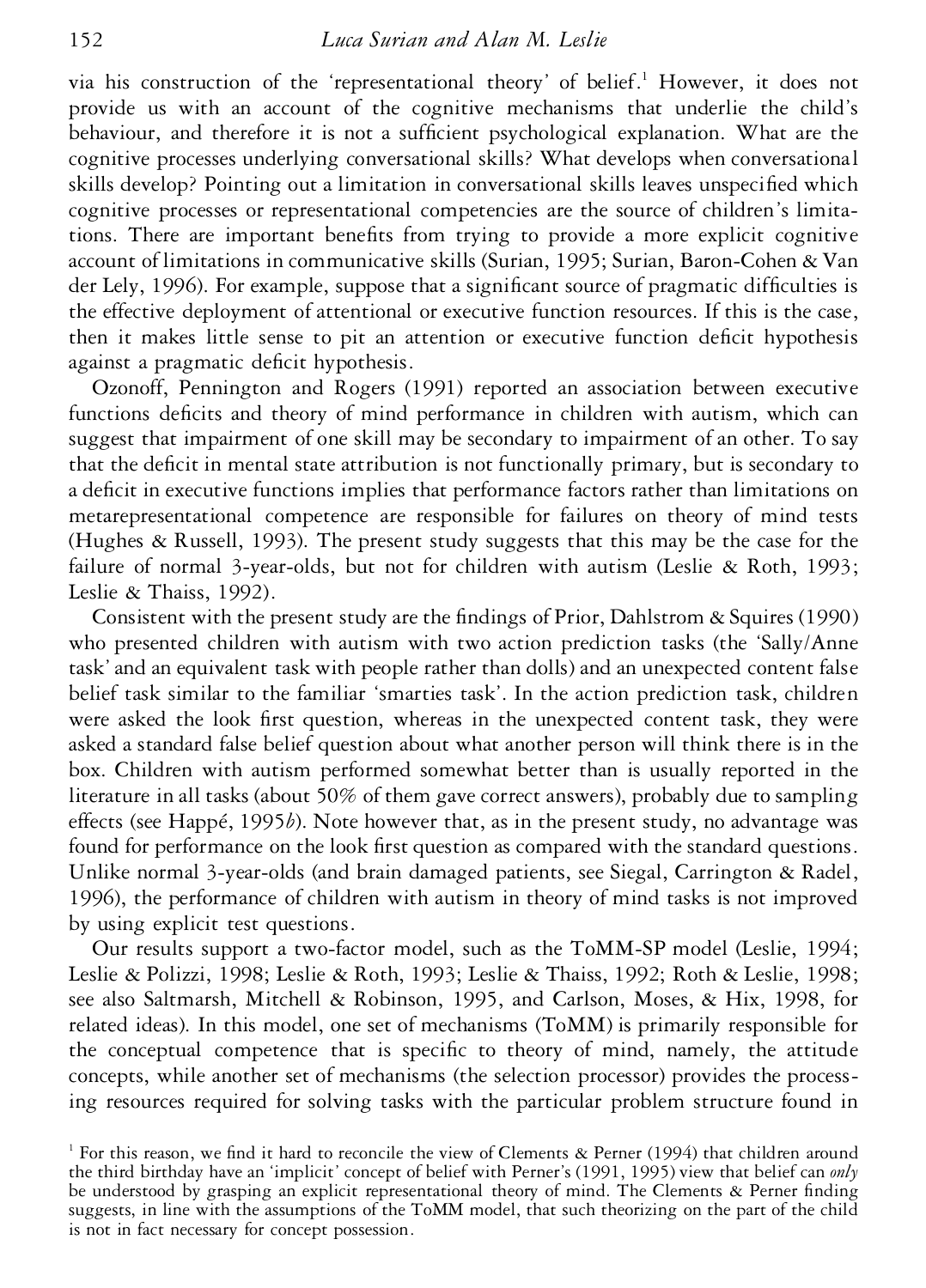standard 'theory of mind' tasks. According to the model, normally developing 3-year-olds have an intact conceptual competence but are limited in their processing resources, whereas children with autism have sufficient processing resources but an impaired conceptual competence.

The essential idea behind 'selection processing' is that, in belief attribution, belief contents that are true are attributed *by default*. In a false belief task, the default true content is highly salient but gives the wrong answer and therefore needs to be *inhibited*. Only if the true-belief content can be successfully inhibited can the correct non-factual content be selected. Leslie & Polizzi (1998) offer a detailed model with some supporting evidence. According to the model, younger children are less able to maintain the necessary inhibition. Task manipulations which render the true-belief and false-belief contents more nearly equal in salience will demand correspondingly less powerful inhibition and will aid the young child. We hypothesize that the look first question does exactly this, perhaps by calling attention to the first location or to the possibility of a failing look to the first location. Directing attention in this way has an effect (on the belief attribution) that is sensitive to the protagonist's knowledge, as our first experiment showed. Thus, the look first question seems to increase the salience of one possible content for the protagonist's belief, namely, one which refers to the first location. If this is so, there will be a correspondingly reduced need for inhibition, making the task easier for younger children. This, in turn, may be the mechanism whereby the young child better grasps what the questioner is 'getting at'. Further research will be required to substantiate the possible link between the effect of the look first question and selection processing.

# **Acknowledgements**

The experiments reported in this study were conducted while the authors were at the MRC Cognitive Development Unit, London. We would like to thank all our colleagues and friends at the CDU for their helpful and stimulating discussions. We are grateful to Laila Thaiss for her help in collecting the data for Expt 2, and to Michael Siegal and three anonymous reviewers for helpful comments on an earlier draft.

# **References**

- American Psychiatric Association. (1994). *Diagnostic and statistical manual of mental disorders*, 4th ed. Washington DC: APA.
- Appleton, M. & Reddy, V. (1996). Teaching three-year-olds to pass false belief tests: A conversational approach. *Social Development*, **5**, 275–291.
- Baron-Cohen, S. (1995). *Mindblindness: An essay on autism and theory of mind*. Cambridge, MA: MIT Press.

Baron-Cohen, S., Leslie, A.M. & Frith, U. (1985). Does the autistic child have a 'theory of mind'? *[Cognition](http://masetto.catchword.com/nw=1/rpsv/0010-0277^28^2921L.37[aid=17244,nlm=2934210])*, **21**[, 37–46.](http://masetto.catchword.com/nw=1/rpsv/0010-0277^28^2921L.37[aid=17244,nlm=2934210])

Carlson, S.M., Moses, L.J. & Hix, H.R. (1998). The role of inhibitory processes in young children's difculties with deception and false belief. *[Child Development](http://masetto.catchword.com/nw=1/rpsv/0009-3920^28^2969L.672[aid=17601,csa=0009-3920^26vol=69^26iss=3^26firstpage=672,nlm=9680679])*, **69**, 672–691.

- Chandler, M. & Hala, S. (1994). The role of personal involvement in the assessment of early false belief skills. In C. Lewis & P. Mitchell (Eds), *Children's early understanding of mind: Origins and development*, pp. 403–425. Hove: Lawrence Erlbaum.
- Clements, W.A. & Perner, J. (1994). Implicit understanding of belief. *Cognitive Development*, **9**, 377–395.
- Fodor, J.A. (1992). A theory of the child's theory of mind. *Cognition*, **44**[, 283–296.](http://masetto.catchword.com/nw=1/rpsv/0010-0277^28^2944L.283[aid=17603,csa=0010-0277^26vol=44^26iss=3^26firstpage=283,nlm=1424495])
- Freeman, N.H & Lacohée, H. (1995). Making explicit 3-year-olds' implicit competence with their own false beliefs. *[Cognition](http://masetto.catchword.com/nw=1/rpsv/0010-0277^28^2956L.31[aid=17604,csa=0010-0277^26vol=56^26iss=1^26firstpage=31,nlm=7634764])*, **56**, 31–60.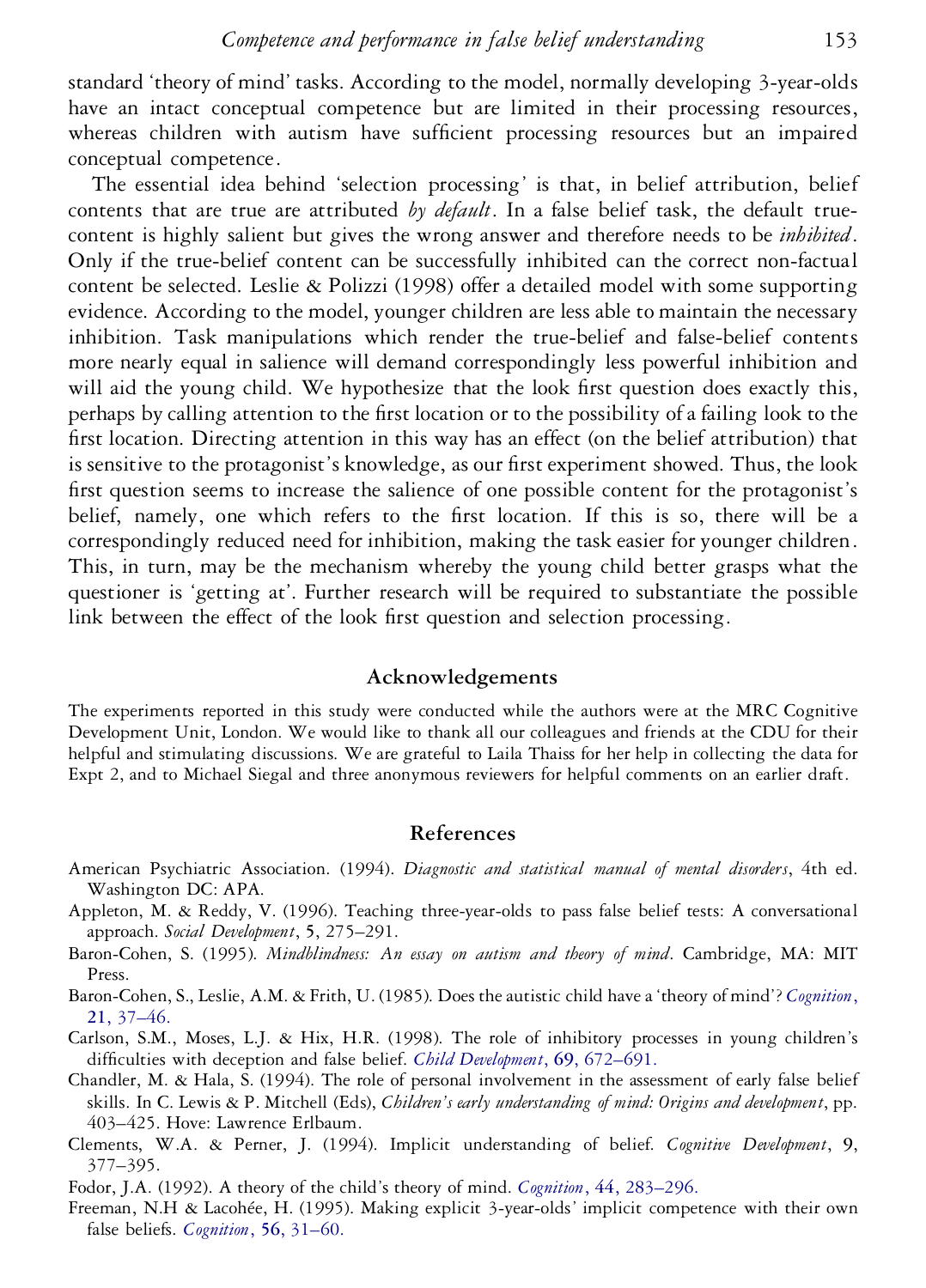- Freeman, N.H., Lewis, C.N. & Doherty, M. (1991). Preschoolers' grasp of a desire for knowledge in false belief prediction: Practical intelligence and verbal report. *British Journal of Developmental Psychology*, **9**, 139–158.
- Gopnik, A. (1993). How we know our minds: The illusion of first-person knowledge of intentionality. *Behavioral and Brain Sciences*, **16**, 1–14.
- Gopnik, A. & Wellman, H.M. (1995). Why the child's theory of mind really *is* a theory. In M. Davies & T. Stone, (Eds), *Folk psychology: The theory of mind debate*, pp. 232–258. Oxford: Blackwell.
- Happé, F.G. (1995*a*). *Autism: An introduction to psychological theory*. Cambridge, MA: Harvard University Press.
- Happé, F.G. (1995*b*). The role of age and verbal ability in the theory of mind task performance of subjects with autism. *[Child Development](http://masetto.catchword.com/nw=1/rpsv/0009-3920^28^2966L.843[aid=17607,csa=0009-3920^26vol=66^26iss=3^26firstpage=843,nlm=7789204])*, **66**, 843–855.
- Hughes, C. & Russell, J. (1993). Autistic children's difficulty with mental disengagement from an object: Its implications for theories of autism. *[Developmental Psychology](http://masetto.catchword.com/nw=1/rpsv/0012-1649^28^2929L.498[aid=17608])*, **29**, 498–510.
- Leslie, A.M. (1987). Pretense and representation: The origins of 'theory of mind'. *[Psychological Review](http://masetto.catchword.com/nw=1/rpsv/0033-295X^28^2994L.412[aid=17274])*, **94**, [412–426.](http://masetto.catchword.com/nw=1/rpsv/0033-295X^28^2994L.412[aid=17274])
- Leslie, A.M. (1994). Pretending and believing: Issues in the theory of ToMM. *Cognition*, **50**[, 211–238.](http://masetto.catchword.com/nw=1/rpsv/0010-0277^28^2950L.211[aid=17609,nlm=8039362])
- Leslie, A.M. & Frith, U. (1988). Autistic children's understanding of seeing, knowing and believing. *British Journal of Development Psychology*, **6**, 315–324.
- Leslie, A.M. & Polizzi, P. (1998). Inhibitory processing in the false belief task: Two conjectures. *Developmental Science*, **1**, 247–254.
- Leslie, A.M. & Roth, D. (1993). What autism teaches us about metarepresentation. In S. Baron-Cohen, H. Tager-Flusberg, & D. Cohen (Eds), *Understanding other minds: Perspectives from autism*, pp. 83–111. Oxford: Oxford University Press.
- Leslie, A.M. & Thaiss, L. (1992). Domain specificity in conceptual development: Neuropsychological evidence from autism. *Cognition*, **43**[, 225–251.](http://masetto.catchword.com/nw=1/rpsv/0010-0277^28^2943L.225[aid=17611,csa=0010-0277^26vol=43^26iss=3^26firstpage=225,nlm=1643814])
- Lewis, C. (1994). Episodes, events, and narratives in the child's understanding of mind. In C. Lewis & P. Mitchell (Eds), *Children's early understanding of mind: Origins and development*, pp. 457–480. Hove: Lawrence Erlbaum.
- Mitchell, P. & Lacohée, H. (1991). Children's early understanding of false belief. *[Cognition](http://masetto.catchword.com/nw=1/rpsv/0010-0277^28^2939L.107[aid=17612,csa=0010-0277^26vol=39^26iss=2^26firstpage=107,nlm=1934979])*, **39**, [107–127.](http://masetto.catchword.com/nw=1/rpsv/0010-0277^28^2939L.107[aid=17612,csa=0010-0277^26vol=39^26iss=2^26firstpage=107,nlm=1934979])
- Ozonoff, S., Pennington, B.F. & Rogers, S.J. (1991). Executive function deficits in high-functioning autistic individuals: Relationship to theory of mind. *[Journal of Child Psychology and Psychiatry](http://masetto.catchword.com/nw=1/rpsv/0021-9630^28^2932L.1081[aid=17613,csa=0021-9630^26vol=32^26iss=7^26firstpage=1081,nlm=1787138])*, **32**, [1081–1105.](http://masetto.catchword.com/nw=1/rpsv/0021-9630^28^2932L.1081[aid=17613,csa=0021-9630^26vol=32^26iss=7^26firstpage=1081,nlm=1787138])
- Perner, J. (1989). Is ''thinking'' belief? Reply to Wellman and Bartsch. *Cognition*, **33**[, 315–319.](http://masetto.catchword.com/nw=1/rpsv/0010-0277^28^2933L.315[aid=17614,csa=0010-0277^26vol=33^26iss=3^26firstpage=315,nlm=2605885])
- Perner, J. (1991). *Understanding the representational mind*. Cambridge, MA: MIT Press.
- Perner, J. (1995). The many faces of belief: Reflections on Fodor's and the child's theory of mind. *[Cognition](http://masetto.catchword.com/nw=1/rpsv/0010-0277^28^2957L.241[aid=17615,csa=0010-0277^26vol=57^26iss=3^26firstpage=241,nlm=8556843])*, **57**[, 241–269.](http://masetto.catchword.com/nw=1/rpsv/0010-0277^28^2957L.241[aid=17615,csa=0010-0277^26vol=57^26iss=3^26firstpage=241,nlm=8556843])
- Perner, J., Baker, S. & Hutton, D. (1995). Prelief: The conceptual origins of belief and pretense. In C. Lewis and P. Mitchell (Eds), *Children's early understanding of mind: Origins and development*. Hove: Lawrence Erlbaum.
- Perner, J., Frith, U., Leslie, A.M. & Leekam, S.R. (1989). Exploration of the autistic child's theory of mind: Knowledge, belief and communication. *Child Development*, **60**, 689–700.
- Prior, M., Dahlstrom, B. & Squires, T. (1990). Autistic children's knowledge of thinking and feeling states in other people. *[Journal of Child Psychology and Psychiatry](http://masetto.catchword.com/nw=1/rpsv/0021-9630^28^2931L.587[aid=17616,csa=0021-9630^26vol=31^26iss=4^26firstpage=587,nlm=2365761])*, **31**, 587–601.
- Rice, C., Koinis, D., Sullivan, K., Tager-Flusberg, H. & Winner, E. (1997). When 3-year-olds pass the appearance-reality test. *[Developmental Psychology](http://masetto.catchword.com/nw=1/rpsv/0012-1649^28^2933L.54[aid=17617,csa=0012-1649^26vol=33^26iss=1^26firstpage=54,nlm=9050390])*, **33**, 54–61.
- Roth, D & Leslie, A.M. (1991). The recognition of attitude conveyed by utterance: A study of preschool and autistic children. *British Journal of Developmental Psychology*, **9**, 315–330.
- Roth, D. & Leslie, A.M. (1998). Solving belief problems: Toward a task analysis. *[Cognition](http://masetto.catchword.com/nw=1/rpsv/0010-0277^28^2966L.1[aid=17619,csa=0010-0277^26vol=66^26iss=1^26firstpage=1,nlm=9675976])*, **66**, 1–31.
- Rutter, M. (1978). Language disorder and infantile autism. In M. Rutter and E. Schopler (Eds), *Autism: A reappraisal of concepts and treatment*, pp. 85–104. New York: Plenum.
- Saltmarsh, R., Mitchell, P. & Robinson, E. (1995). Realism and children's early grasp of mental representation: Belief-based judgements in the state change task. *Cognition*, **57**[, 297–325.](http://masetto.catchword.com/nw=1/rpsv/0010-0277^28^2957L.297[aid=17620,csa=0010-0277^26vol=57^26iss=3^26firstpage=297,nlm=8556845])
- Siegal, M. (1996). Conversation and cognition. In R. Gelman & T. Au (Eds), E.C. Carterette & P. Friedman